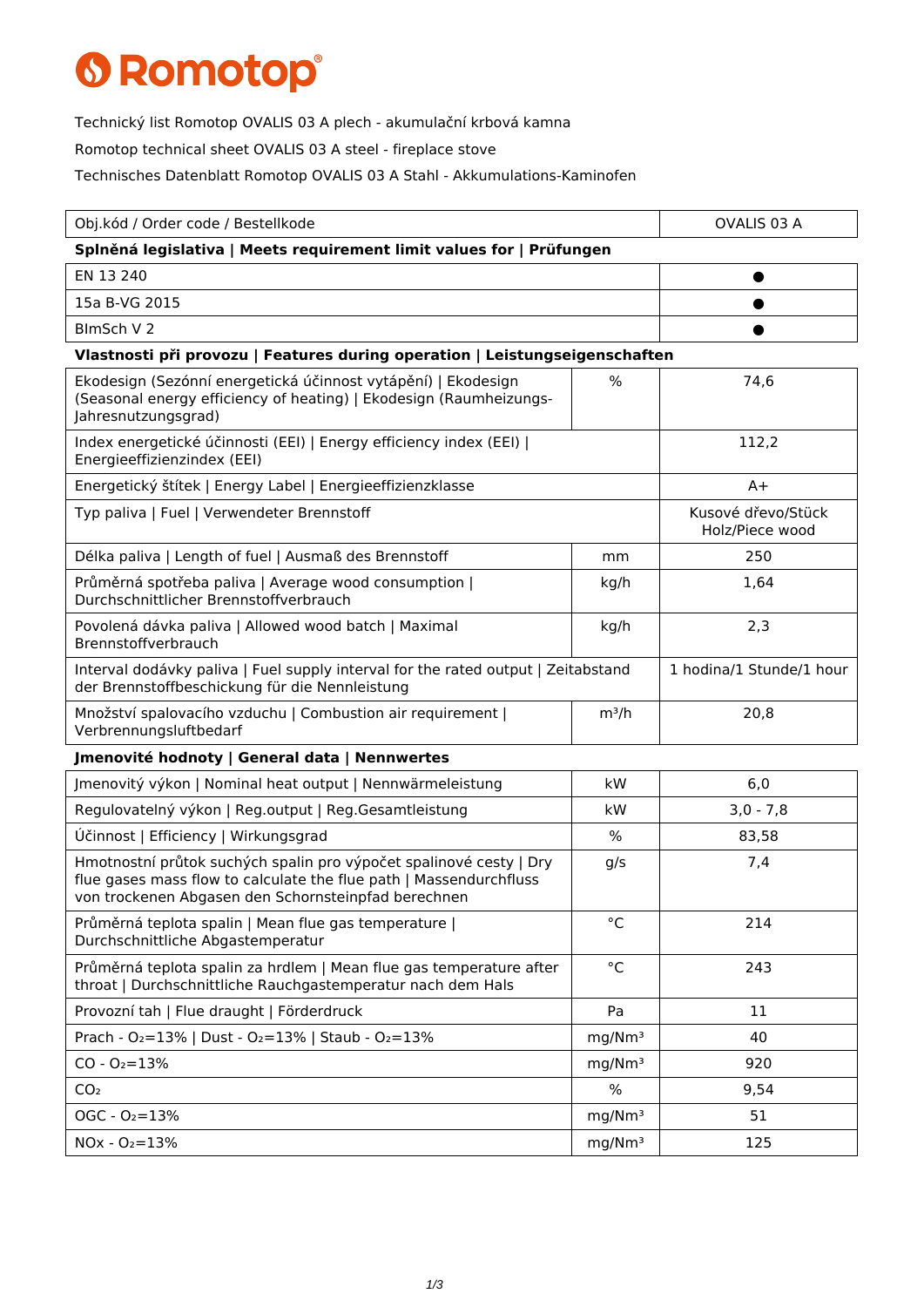## **Rozměry a hmotnost | Dimensions and weights | Maße & Gewicht**

| Rozměry (výška x šířka x hloubka)   Dimensions (Height x Width x<br>Depth)   Maße (Höhe x Breite x Tiefe)                                                                                                                                                                                                                               | mm | $1390 \times 628 \times 398$ |  |
|-----------------------------------------------------------------------------------------------------------------------------------------------------------------------------------------------------------------------------------------------------------------------------------------------------------------------------------------|----|------------------------------|--|
| Výška osy zadního (bočního) vývodu   Connection height for rear<br>(side) installation   Anschlusshöhe (seitlichen) hinten                                                                                                                                                                                                              | mm | 938/1183                     |  |
| Průměr kouřovodu   Flue gas connector diameter  <br>Rauchrohrdurchmesser                                                                                                                                                                                                                                                                | mm | 150                          |  |
| Průměr kouřového hrdla   Flue socket diameter   Durchmesser<br>Rauchkehle                                                                                                                                                                                                                                                               | mm | 150                          |  |
| Průměr centrálního přívodu vzduchu (CPV)   External air intake (EAI)  <br>Zentralluftzufuhr (ZLZ)                                                                                                                                                                                                                                       | mm | 125                          |  |
| Hmotnost   Weight   Gewicht                                                                                                                                                                                                                                                                                                             | kg | 150                          |  |
| Rozměry spalovací komory (výška x šířka x hloubka)   Dimensions of<br>the combustion chamber (Height x Width x Depth)   Maße Feuerraum<br>(Höhe x Breite x Tiefe)                                                                                                                                                                       | mm | 353 x 408 x 200              |  |
| Bezpečnostní vzdálenost od hořlavých materiálů (zadní x čelní x<br>boční x boční se sklem x od stropu) Safe distance from flammable<br>materials (Back x Front x Side x Side with glass x From the ceiling)<br>Sicherheitsabstand von brennbaren Werkstoffen (Hinterwand x<br>Frontwand x Seitenwände x Seite mit Glas x Von der Decke) | mm | 200/800/200/---/1000         |  |
| Příslušenství dodávané s výrobkem   Supplied accessories   Mitgeliefertes Zubehör                                                                                                                                                                                                                                                       |    |                              |  |

| Ochranná rukavice   Protective glove   Schutzhandschuh |  |
|--------------------------------------------------------|--|
| Popelník   Ashtray   Aschenbecher                      |  |